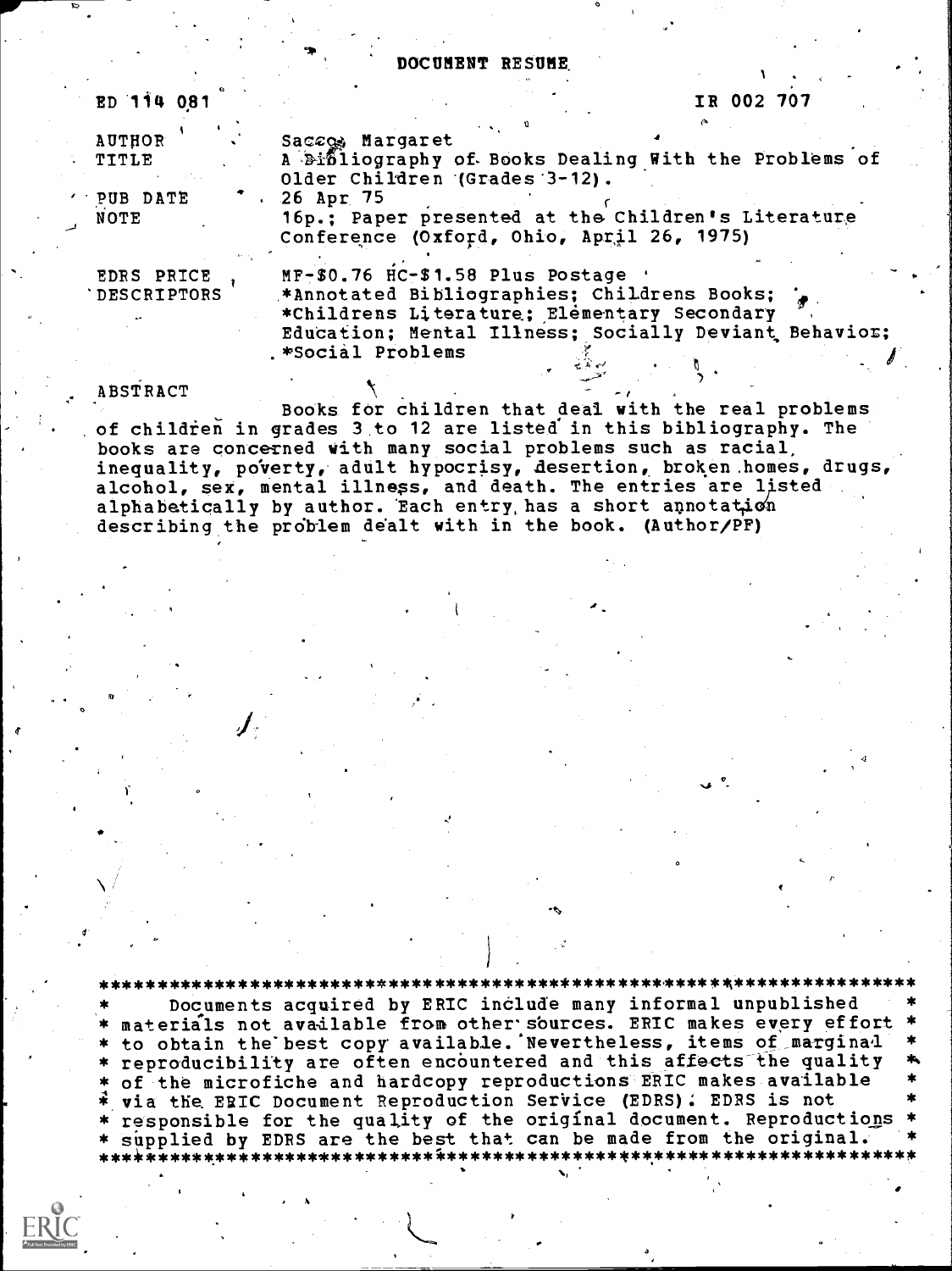## A BIBLIOGRAPHY OF BOOKS DEALING WITH THE PROBLEMS OF OLDER CHILDREN (GRADES 3-12).

(Grade level in parentheses).

 $\circ$ 

 $\overline{c}$ 

 $\begin{matrix}0\\0\end{matrix}$ 

 $\sum_{i=1}^n \frac{1}{i!}$ 

 $\sim$   $\sim$ 

 $\bullet$   $\cdot$   $\cdot$ 

 $E D 114081$ 

[3]<br>[3]

By Miss Margaret Sacco, Instructor Dept. of Educational Media Migmr University Oxford, Ohio

## 'INTRODUCTION

The following bibliography was presented during a lecture at the Children's Literature Drive-In Conference, Miami University, Oxford, Ohio, on April 26, 1975. The following s an annotated recommended list of titles that deal with the real problems of real children, grades 3-12. The books are concerned with many social problems, such as racial inequality, poverty, adult hypocrisy, desertion, broken homes, drugs, alcohol, sex, mental illness, and death. Since the 60's, many good books have been written to bring social problems to boys and girls who silently suffer society's ills.

## U.S. DEPARTMENT OF HEALTH,<br>EDUCATION & WELFARE<br>NATIONAL INSTITUTE OF<br>ALTHROUGATION

L

THIS DOCUMENT HAS BEEN REPROM<br>DISCED EXACTLY AS RECEIVED FROM<br>THE PERSON OR ORGANIZATION ORIGIN<br>AFING IT POINTS OF VIEW OR OPINIONS<br>STATEP DO NOT NECESSARILY REPRE STATE OF FICIAL NATIONAL INSTITUTE OF<br>SENT OFFICIAL NATION OR POLICY

k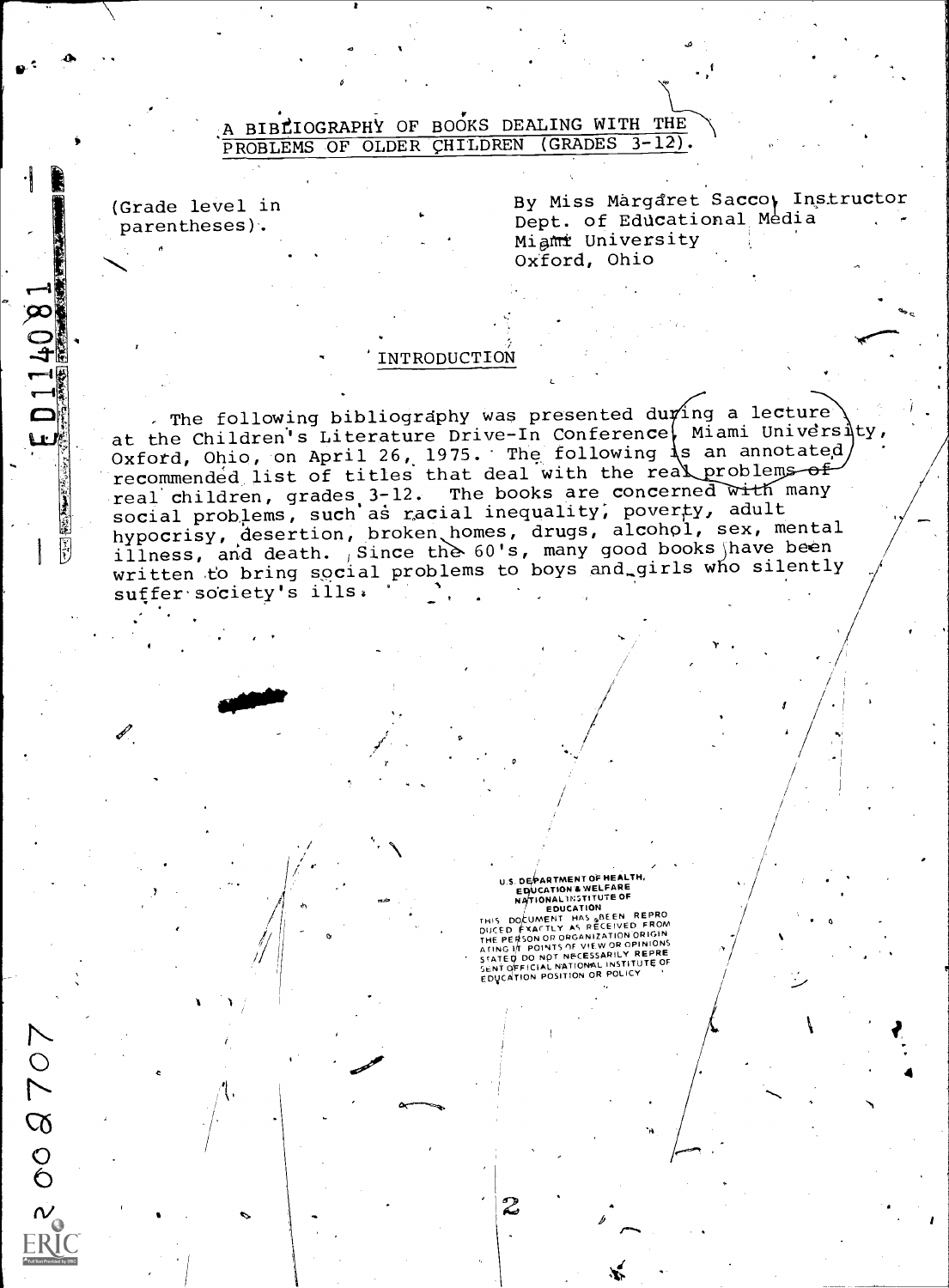Alcock, Gudren. Run, Westy, Run. Lothrop, 1966. (4-7)

Westy runs away from the prison of his windowless, crowded bedroom, from a ilife of work with no opportunity for play, and from his overworked parents. At the juvenile home, Westy is fortunate in having skilled and compassionate help

Arthur, Ruth M. The Whistling Boy. Atheneum, 1969 (6-9)

A teen-age English girl faces adjustment to a new step- $\ell$ mother, befriends a schoolmate who is alcoholic, and helps a boyfriend deal with the supernatural.

Ball, John. Johnny, Get Your Gun, Little, Brown, 1969.(9-)

A young boy takes a gun to shoot the bully who broke his radio and becomes a fugitive from justice at Disneyland.

Bennett, Jay. Masks, a Love Story. Watts, 1971. (9 up)

Jennifer falls in love with a Chinese-American boy, and her parents insist that she end the relationship.

Blue, Rose. Grandma didn't wave back. Watts, 1972. (3-5)

A. young girl learns to accept the\_fact that Grandma is growing old and must be sent to a nursing home.

Blue, Rose. A Month of Sundays, Watts, 1972. (3-5)

Jeffrey, a ten-year-old boy, must leave his friends, school, and home in the suburbs and go to the  $c$ Ity to live when his parents divorce. He misses Kis father, and discovers that having a working mother is not easy.

Blume, Judy. Are you There, God, It's, Me, Margaret. Bradbury, 1972. (4 and up) Dell paperback.

4ج

When Margaret Limon moves to suburban New Jersey, she has the usual traumas (new girlfriends, new school, older boys to adore), plus the problem of deciding whether she should be Christian or Jewish. Her frequent conversations wit God are considerably helpful. Margaret also wants to grow up too fast.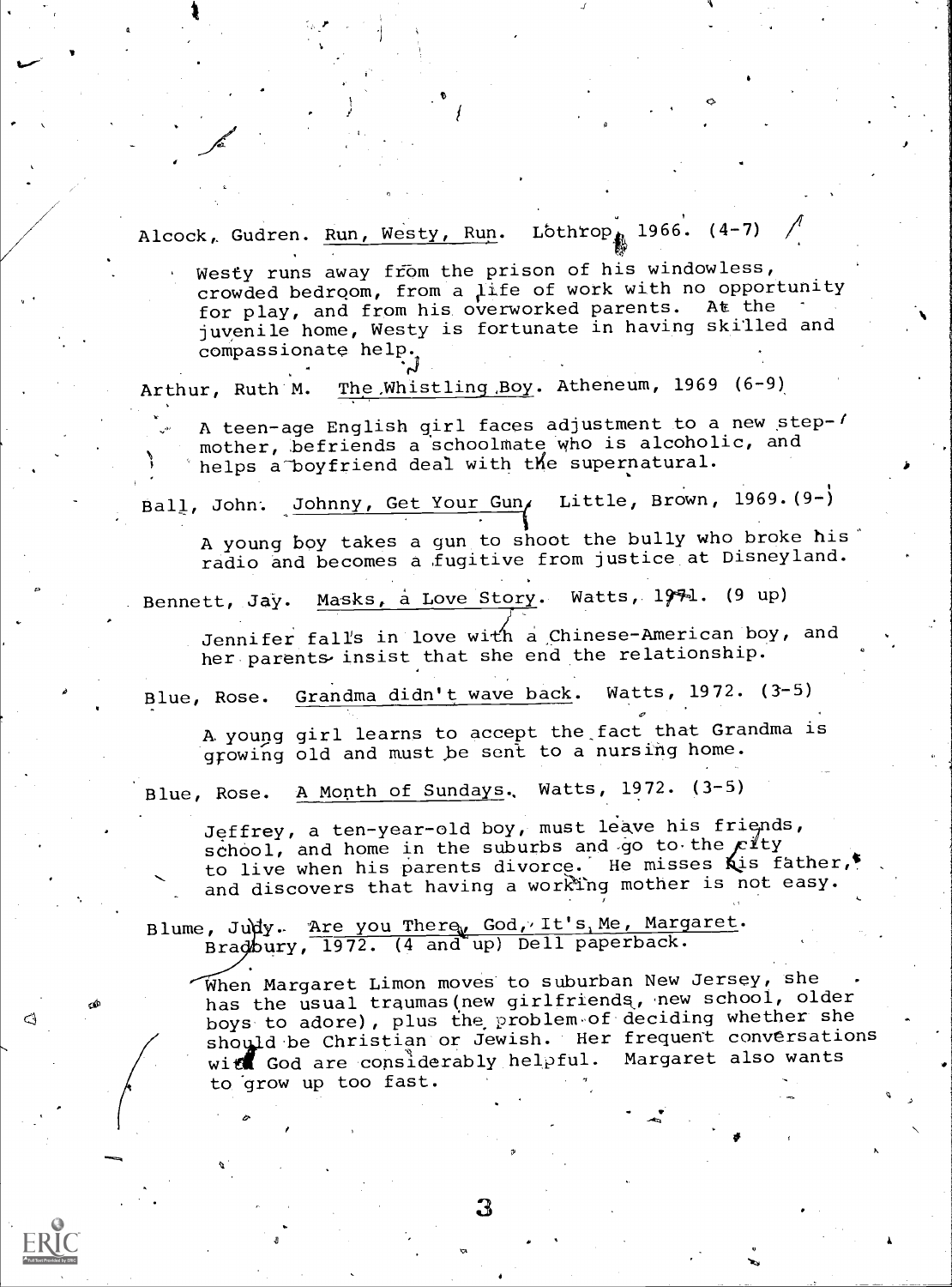Blume,, Judy. Deenie. Bradbury, Press, 1973. (6 up)<sup> $\ell$ </sup>

 $\sim$ 

 $^{2}$ 

-.. 4

Popular Deenie avoids outcasts li $\not\!\!\mathscr{C}$  Barbara Curtis, who has disfiguring eczema. Then Deenie is faced with scoliosis and has to wear  $a^{\prime}$ brace. Tasteful  $\cdot$ discussion of female masturbation.

Blume, Judy. It's Not the End of the World. Bradbury, 1972.  $(4-6)$ 

Twelve-year-old Karen Newman is unwilling to accept her parents<sup>1</sup> divorce, and frantically attempts to arrange a reconciliation. When Karen's brother disappears, her father comes to help, and she realizes that the acrimony between, her parents makes the separation inevitable.

Blume, Judy. Tales of a Fourth Grade Nothing. Dutton, 1972.  $(4-6)$ 

Trials and tribulations of nine-year-old Peter, who is saddled with a pesky, mischievious brother.

1

Blume, Judy. <u>Then Again, Maybe I Won't</u>.' Bradbury, 1971. (5-7)

Tony's family acquires new wealth, his friend is a shoplifter, and he discovers sexual.provocation. In spite of his discoveries and his family's social climbing, Tony becomes mature enough to see the conflicts in his life.

Bonham, Frank. Durango Street. Dutton, 1965. (7 and up)

 $\cdot$  Rufus Henry, a Black parolee leader of a teen-age gang reali4es after a violent fight that violence does not solve problems.

Bonham, Frank. Hey, Big Spender. Dutton, 1972, (6, and up)

An older vagrant hires Cool, a Black teen-ager, to  $\begin{pmatrix} 1 & 0 & 0 \\ 0 & 0 & 0 \\ 0 & 0 & 0 \end{pmatrix}$ distribute one-half million dollars to the poor. , becomes upset by the nuts and hustlers who want money, .and the poor people he has to reject.

Bouchard, Lois. The Boy Who Wouldn't Talk. Doubleday, 1969.  $(3-5)$ 

Faced with the difficulties of adjusting to a new environment where' everyone spqaks a different language, Carlos refuses to talk. <sup>&</sup>lt;

Houghton,  $1970. (5-7)$ Bradbury, Bianca. The Loner.

 $\Delta$ 

 $\int$  Jay's job as a dockboy at a marina builds his confidence  $\int$ and improves his relationship with his well-adjusted brother, Mal.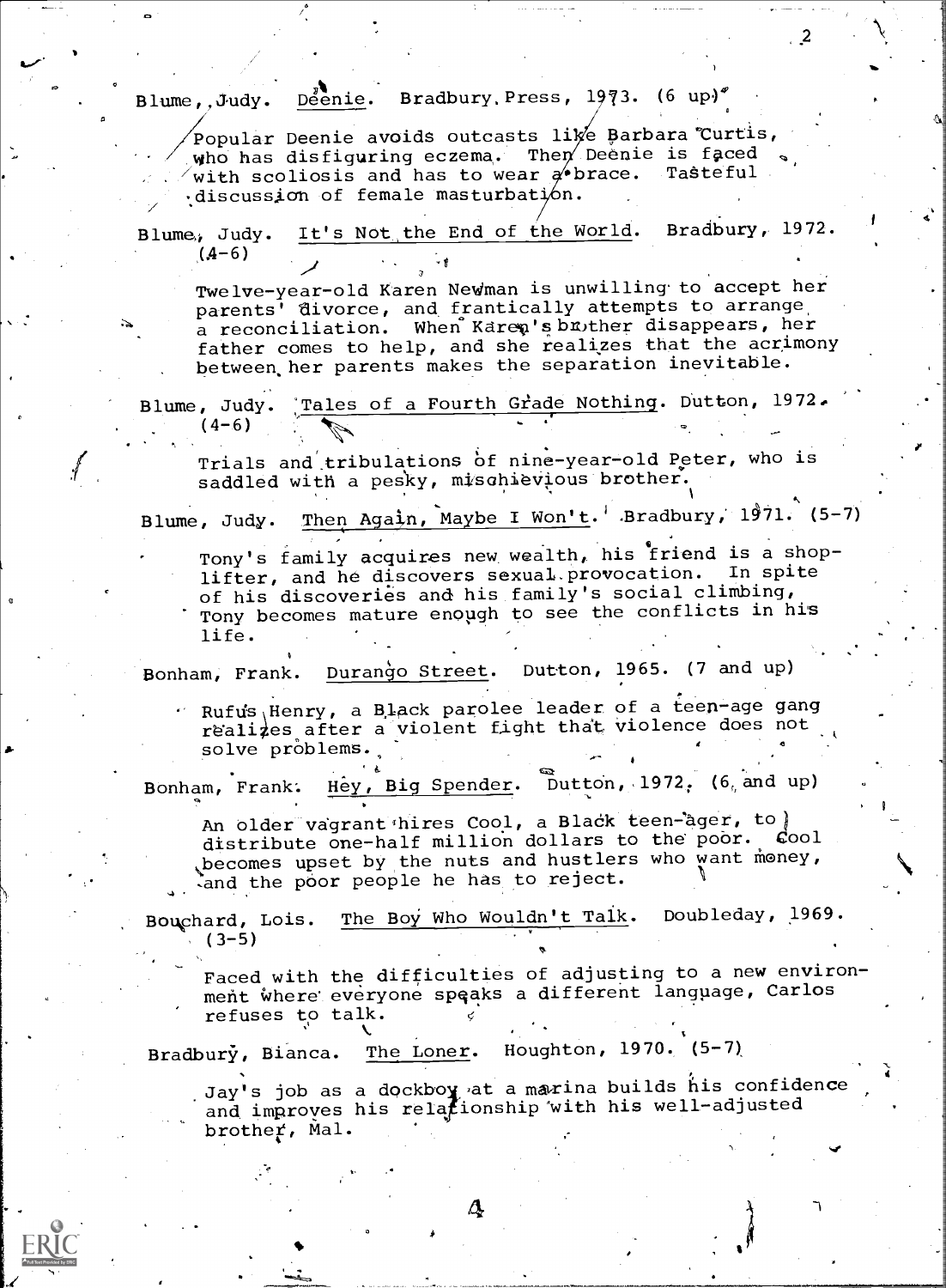Brenner, Barbara. A Year in the Life of Rosig Bernard. Harper, 1971. (4-6)

In 1932, motherless Rose finds herself living in Brooklyn with nine relatives. Her father further complicates matters by bringing a step-mother into Rosie's life.

rch, Robert. Queenie Peavy. Viking, 1966. (5-7)

A defiant 13-year-old rescues her future from reform school in the 1930's. Queenie learns to curb her temper and keep out of trouble. When her father is paroled from jail and sent back, Queenie realizes that, she must solve her own problems.  $\leftarrow$   $\leftarrow$   $\leftarrow$   $\leftarrow$   $\leftarrow$   $\leftarrow$   $\leftarrow$   $\leftarrow$   $\leftarrow$   $\leftarrow$   $\leftarrow$   $\leftarrow$   $\leftarrow$   $\leftarrow$   $\leftarrow$   $\leftarrow$   $\leftarrow$   $\leftarrow$   $\leftarrow$   $\leftarrow$   $\leftarrow$   $\leftarrow$   $\leftarrow$   $\leftarrow$   $\leftarrow$   $\leftarrow$   $\leftarrow$   $\leftarrow$   $\leftarrow$   $\leftarrow$   $\leftarrow$   $\leftarrow$   $\leftarrow$   $\leftarrow$   $\leftarrow$   $\leftarrow$   $\leftarrow$ 

 $, 71$ 

Byars, Betsy. The Summer of the Swans. Viking Press, 1970. (7 and up)

One summer, Sara, a fourteen-year-old girl, finds herself when her retarded brother becomes lost in the woods while  $\cdot$ looking for swans.

Cameron, Eleanor. A Room made of Windows. Little, 1971 (5-7)

Pre-teen Julia finds her room a sanctuary which gives her a shield and security from loneliness. She is troubled by her mother's desire to remarry, the death of a muchbeloved elderly friend, and problems of those around hef.

Carson, Mary. Ginny: a True Story. Doubleday, 1971. (5 up?)

A mother recounts her young daughter's struggle to walk after a near-fatal accident.

Cleaver, Vera and <sup>8</sup>Bill. Grover. Lippincott, 1970. (4-6)

Grover knows his mother has cancer. When she can't bear the pain, she kills herself. His father is So overcome with grief that he cannot give  $t\mathbf{\hat{o}}_{\times}$  or receive comfort from Grover. Friends and sympathetic adults help Grover accept his 'father's pattern.

**Pt** in the second second  $\mathbf{r}$ Cleaver, Vera and Bill. The Mock Revolt. Lippincott, 1971. (6 and up)  $*$ 

In 1939, thirteen-year-old Ussy Mock does not want to . become like his banker father and other members of the establishment. His acquaintance with a poor migrant family keeps him from running to San Frandisco.

Cleaver, Vera and Bill. Where the Lilies Bloom. Lippincott, 1969.  $(4-9)$ 

A poor Appalachian girl buries her father and keeps his death a secret to keep the family together.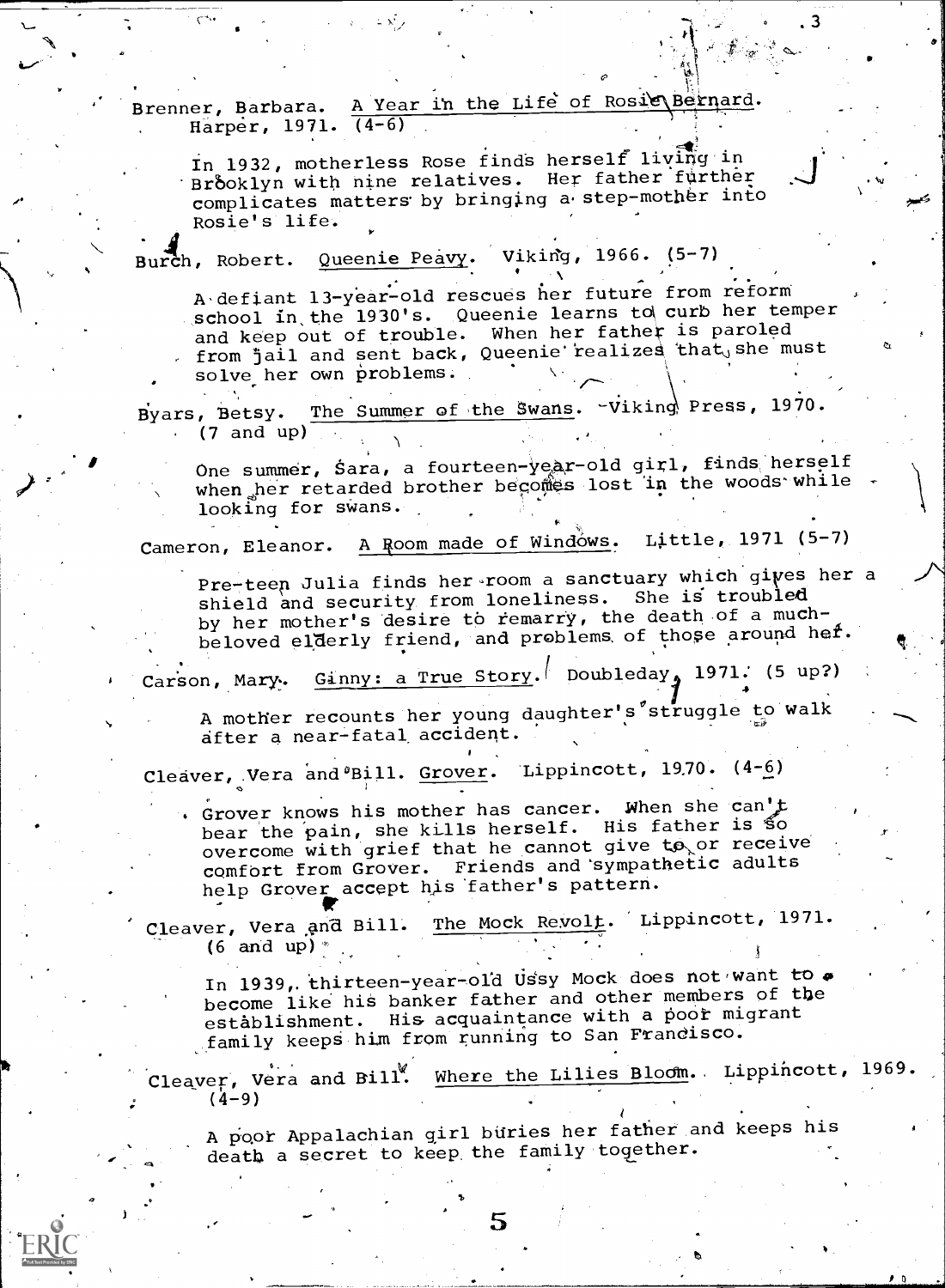| Clymer, Eleanor. My Brother, Stevie. Holt, 1967. (4-6)                                                                                                                                                 |                 |
|--------------------------------------------------------------------------------------------------------------------------------------------------------------------------------------------------------|-----------------|
| When Annie and Stevie's father dies, their mother leaves<br>them, and Annie tries to keep little Stevie from becoming<br>a delinquent. Luckily, a loving teacher helps Stevie<br>handle his hostility. |                 |
| Thank you, Jackie Robinson. Lothrop, 1974.<br>Cohen, Barbara.<br>$(3 \text{ and } \text{up})$ .                                                                                                        |                 |
| An elderly Black cook's death causes grief for 12-year-<br>old Sam.                                                                                                                                    |                 |
| Coolidge, Olivia. Come By Here. Houghton, 1970. (5-7)                                                                                                                                                  |                 |
| Based on an actual story of a girl who struggles for<br>security in unwanted homes after her parents are accidently.<br>killed.                                                                        |                 |
| Demas, Vida. First Person, Singular. Putman, 1974.                                                                                                                                                     | (9 up)          |
| This diary-like letter recounts a teen-age girls's<br>struggle to find herself despite an unstable family<br>and her own feelings of inadequacy.                                                       |                 |
| . Dizenzo; Pat. Phoebe. McGraw-Hill, 1970(9 and up)                                                                                                                                                    |                 |
| Difficult decisions face a sixteen-year-old girl when<br>she learns she is pregmant. Matwre.<br>Donovan, John. I'll Get There. It Better be Worth the Trip.<br>Harper & Row, 1969. 47 and up) Mature.  |                 |
| After his grandmother's death, Davy Ross goes to New York<br>City, where he undergoes an emotional experience that leads<br>him to self-awareness.                                                     |                 |
| They Never Came Home. Doubleday, 1969. (7-12) .<br>Duncan, Lois.                                                                                                                                       |                 |
| Two young men disappear in the New Mexico highlands.<br>Tensions occur in the homes of the boys when they fail<br>to retufn.                                                                           |                 |
| Elliot, David W. Pieces of Night: a Novel of Childhood.<br>Holt, 1973. $(\overline{10 \text{ up}})$                                                                                                    |                 |
| A sequel to Listen to the Silence.<br>story of a fourteen-year-old confined to a mental hospital<br>who descends toward madness.                                                                       | (Holt, 1969), a |
| Celebrate the Morning. Atheneum, 1972.<br>Ellis, Ella Thorp.<br>$(5-9)$                                                                                                                                |                 |
| After her mother is hospitalized, April learns to come<br>to terms with her mother's mental illness and her fears,<br>with the help of a neighbor.                                                     |                 |
|                                                                                                                                                                                                        |                 |

 $\sqrt{2}$ 

 $ERIC$ 

÷,

 $\mathbf{e}$ .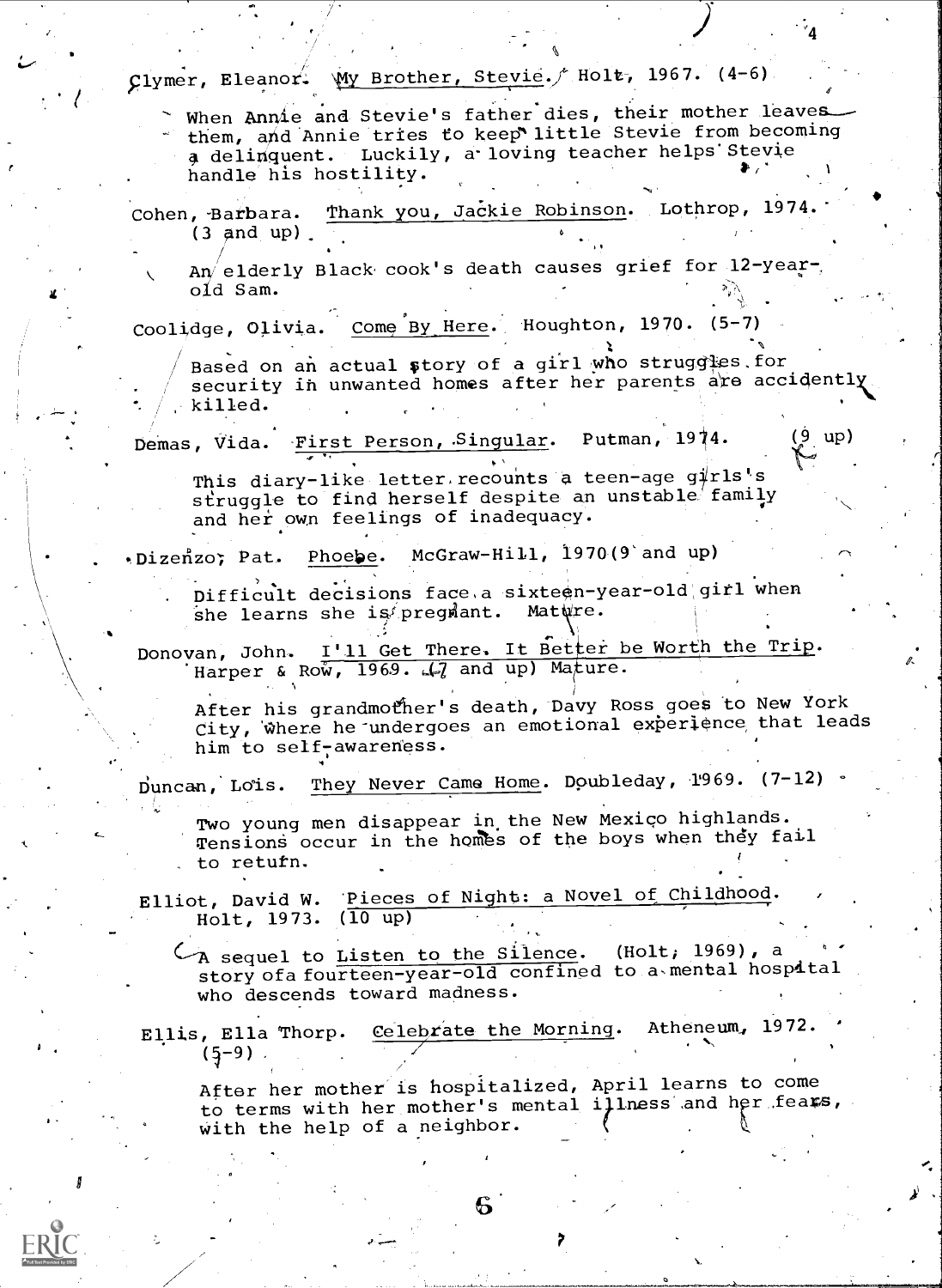Eyerly, Jeannette. Escape from Nowhere. Lippincott, 1969. (7-10)

Carla's unhappy home life leads her to the'drug route with unhappy results.

Eyerly,, Jeannette. A Girl Like Me. Lippincott, 1966. (7-10)

The story of two friends and their traumatic discoveries. one is pregnant and the other is illegitimate.

1

5

C-1 Eyerly, Jeannette. The Phaedra Complex. Lippincott, 1971.  $(7-9)$ 

> Trouble develops when Laura falls ih love with her handsome stepfather.

Fitzhugh, Louise. Nobody's Family is Going to Change. Farrar, 1974 (4-6)

Realistic language marks this novel about the fight Emma. and her brother have to retain their ind viduality in the face of their father's opposition to their career ambitions.

Fox, Paula. The stonefaced boy. Mackay, 1968. (4-6)

Perceptive character study of a lonely, timid middle child. Gus, to avoid being teased, has learned to mask his feelings so well that he. has lost his ability to show emotion.

Friedman, Frieda. Ellen and the Gang. Morrow, 1963. (5-6)

Compelling portrayal of an insecure city girl who finds that false new friends have been framing her in a series of newstand thieveries.

Friis-Baastad, Babbis. Don't Take Teddy. Scribner, 1967.  $(5 - 7)$ 

Mikkelis first person account of his attempts to protect an older, retarded brother conveys the stress of coping with too much responsibility.'

Garden, Nancy. The Loners. Viking, 1972.  $/(6$  and up)

Paul and Jenny, two lonely teen-agers, meet and fall in love, only to have tragedy befall them when they, take an  $\sim$ LSD trip. Jenny is emotionally disturbed and is "Alice in Wonderland." Paul is the Mad Hatter who has to learn to  $\alpha$  to  $\alpha$  the death of his beloved  $\beta$ randfather. After Gramp's death and Jenny's bad trip, Paul faces reality and grows to maturity.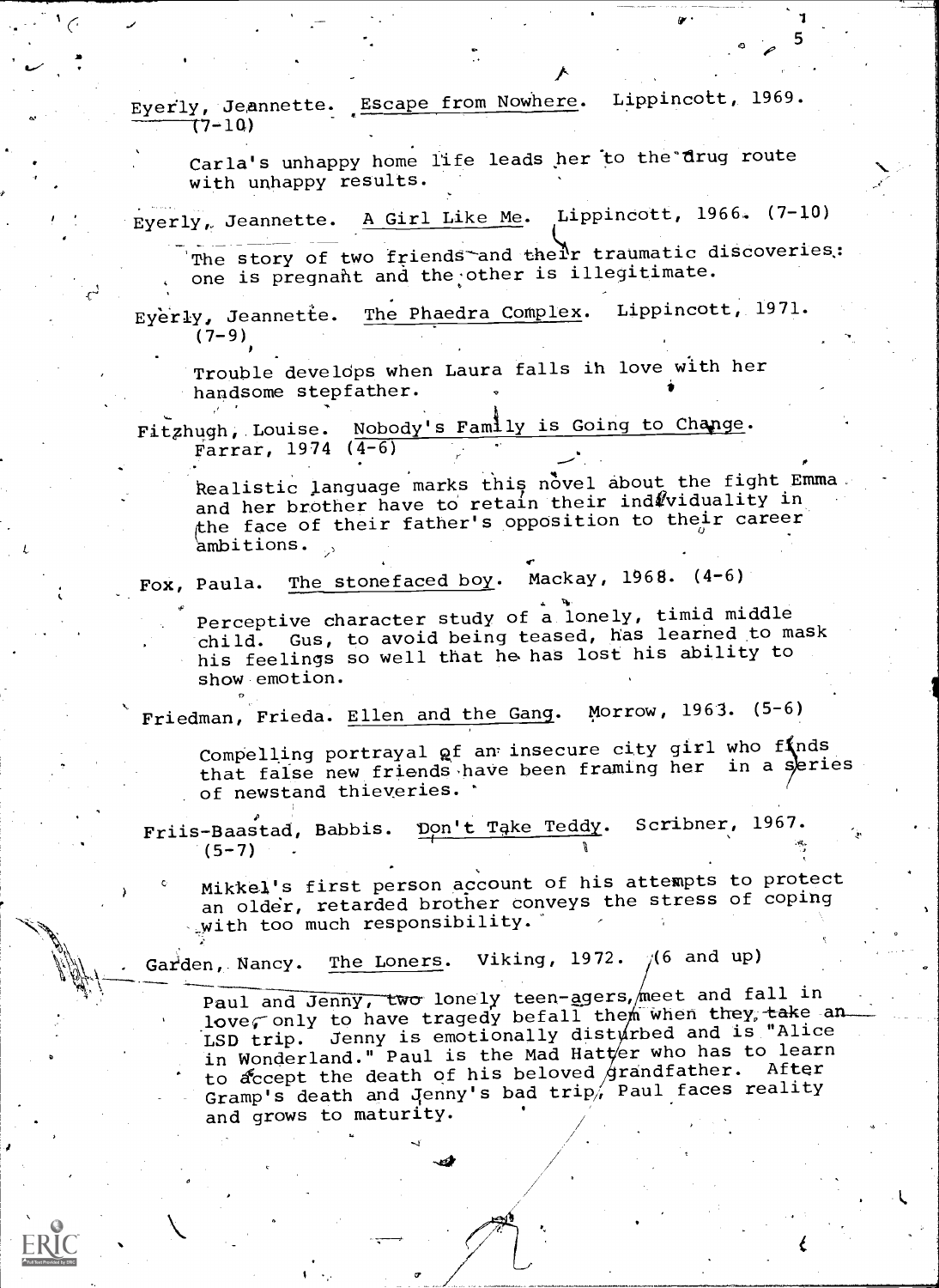Gates, Doris.' >Blue Willow. Viking, 1940. (4-6)

Janey Larken is a child of migrant workers whose greatest desire is a permanent place to live.

:\$0

George, Jean., My Side of the Mountain. Dutton, 1959.  $(4-6)$ 

Sam' leaves this New York City home and goes to the wilderness to live alone. Surviving the winter proves to be a challenge that leads to maturity.

Go Ask Alice. Prentice-Hall, 1971. (9 and up)

A highly fictionalized diary'of a fifteen-year-old girl and her experiences with drugs and tragic struggle to kéep clean.

Green, Constance C. A Girl Called Al. Viking, 196%.  $(5 - 7)$ 

An overweight, lonely, insecure girl from a broken home finds a friend.

Greene, Constance. Leo, the Lioness. Viking, 1970. (6 and up)

Tibb was 13 with no figure and complexion with an older sister and friend who were boy crazy. Her sole comfort was her being a Leo, the strongest sign of the Zodiac. Greene has captured the sensitive adolescent trying to understand values, sex, parents, siblings, and herself.

Greene, Constance. The Unmaking of Rabbit. Viking, 1972.  $(5-7)$ 

 $\sigma$  and  $\sigma$  and  $\sigma$ 

 $\sim$ 

Paul lives with his grandmother while his flighty, divorced mother lives it up in NYC and can't be tied ,dow by her son. Known as the rabbit because his ears stick out, the boy lives in misery. Finally, Paul realizes his future with his mother is a pipe dream, and finds<br>happiness when he makes a friend.

Hall, Lynn. Sticks and Stones. Follett, 1972. Dell paperback,<br>1972. (7 and up)  $(7 \text{ and } \text{up})$ 

RumorS of homosexuality causes eighteen-year-old Tom to doubt his masculinity and break his relationship with<br>A doubt his mass fatal accident Tom realizes his ward! After a near fatal accident, Tom realizes his freedom to defend himself'and his relationship with Ward.

Hamilton, Virginia M.C. Higgins, the Great. Macmillan, 1974 (7 up).

This haunting novel depicts a boy's struggle to know himself and save his home on Sarah's Mountain.

ន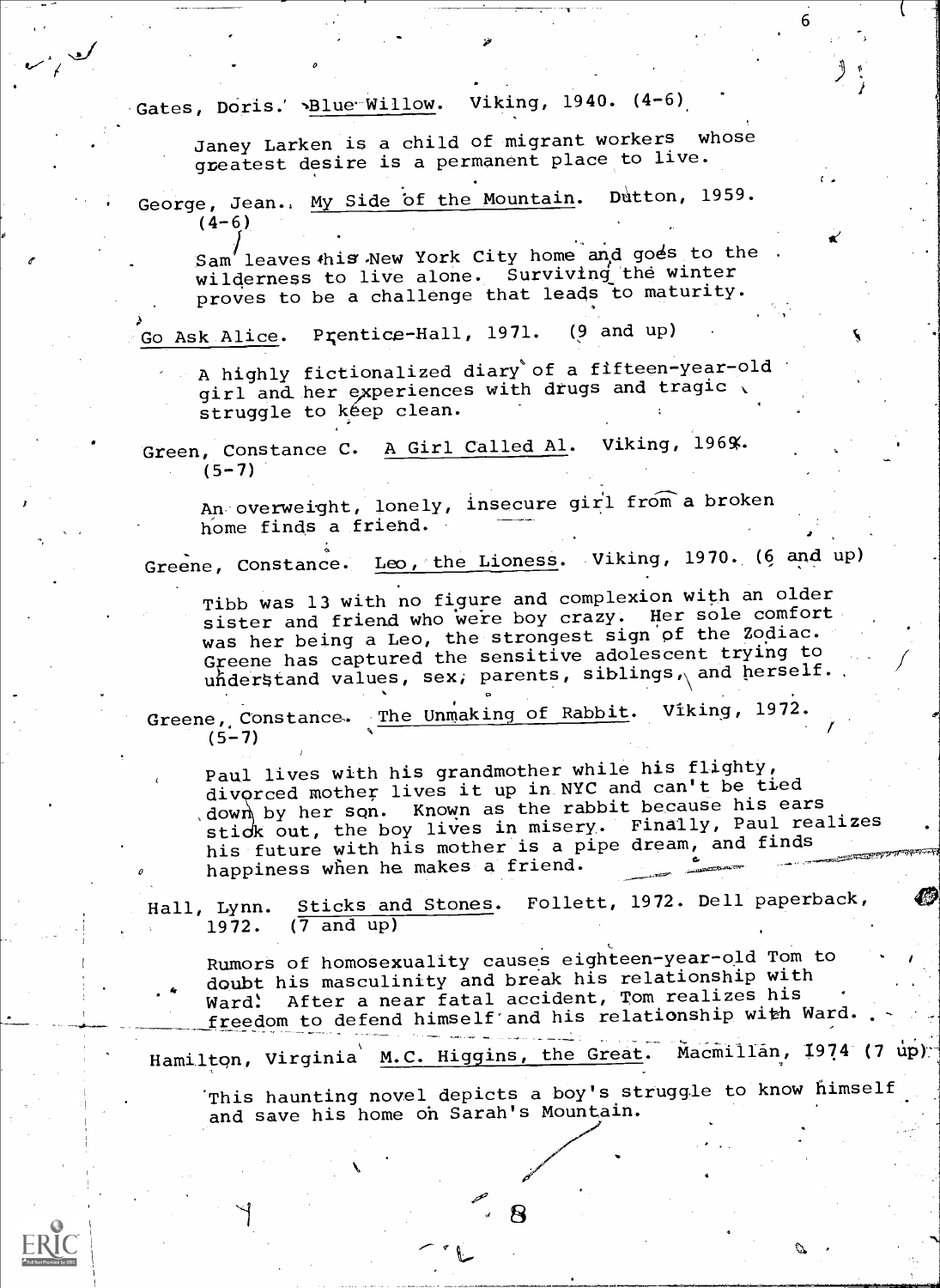Hamilton, Virginia. The Planet of Junior Brown. Macmillan, 1976.<br>(2 and up)  $(7 \text{ and } \text{up})$ 

Junior Brown', a 262 pound eighth grade student, and his friend, Buddy, hide in the school cellar room and are forced to confront reality.

Hamilton, Virginia. Zelly. Macmillan, 1967. (4-6)

An 11-year-old Black girl is guided from her daydreams to reality by Zelly, who is both beautiful and kind.

Hanes, Mary. Lovechild: a Self Portrait. Lippincott, 1972. (9 and up)

Autobiographical account of an unwed mother who kept her child.

Heide, Florence. The Key. Atheneum, 1971. (5-7)

p<sub>ro</sub>

Three stories, each dealing with a child in a difficult situation, and his or her ability to cope with it,

Hinton, S.E. This Was Then, This Is Now. Viking, 1971 (7 and up)

,Two teen-age boys find their, lifelong friendship dissolving when one refuses to accept responsibility.

Holland, Isabelle. Heads You Win, Tails I Lose. Lippincott, 1973.  $(5 \text{ and } \text{up})$ 

Overweight Melissa loves the boy next door who despises wher. When she takes a part in the school play, Melissa steals diet and sleeping pills from ther mother and starts on a dangerous course. Meanwhile, her parent's miserable -.,marriage breaks up, and when her father leaves, her mother starts to drink.

Holland, Isabelle. The Man Without a Face. Lippincott, 1972.  $(9 \text{ and } \text{up})$ <sup>1</sup> <sup>1</sup>

A boy struggling for a sense of self finds stability and acceptance in the friendship of a horribly scarred recluse. The question of homosexuality is handled with taste.

Holman, Felice. Slake's Limbo. Scribner, 1974. (6 and up)

Life's hard knocks force 13-year-old Slake to take refuge underground in NYC's subway system.

Hunt, Irene  $\mathcal{L}$ . No Promises in the Wind. Follett, 1970 (5 and up)

Joe Grondowski lives.in Chicago during the depression with. his little brother and pal. He struggles with feelings of disgust for his father's powerlessness when jobs fail,  $\alpha$  ambivalent feelings toward his little brother, and the hopelessness of his dream to be a musician.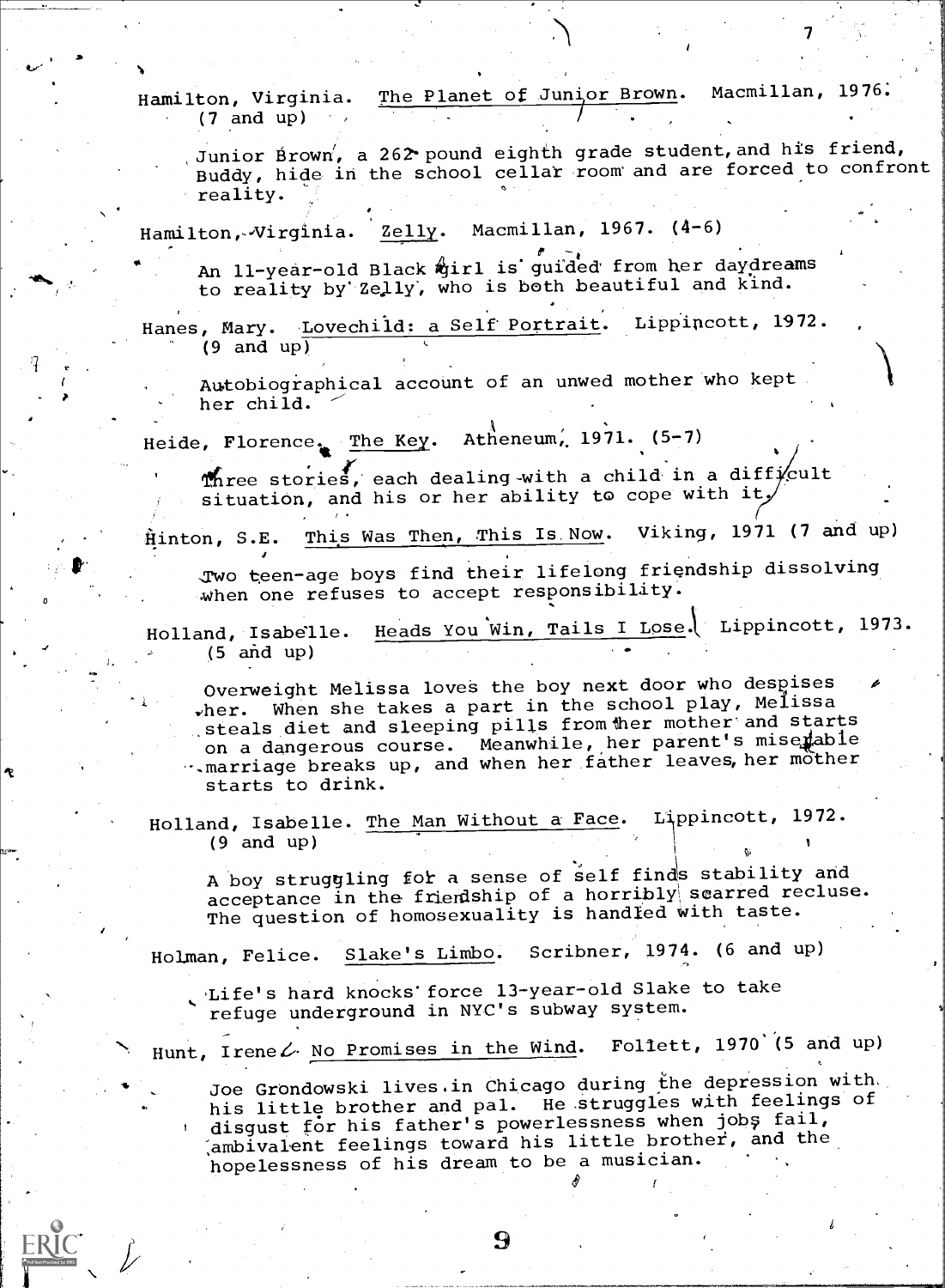Hunter, Kristin; Soul Brothers and Sister.Lou. Scribner,  $1968.$   $(7-12)$ 

%.

A lonely teen-age girl overcomes many obstacles while trying to form a rock band.

ot

8

Johnson, Annabel and Edgar. Count Me Gone. Simon and Schuster, 21968. (6-9)

A character study,of a teen-age misfit who tries to find himself.

Kellogg, Marjorie. <u>Like the Lion's Tooth</u>. Farrar, 1972. (5 and up)  $\sim$  Let  $\sim$ 

Set in a school for problem child  $r$ en, the story focuses on Ben, an abused child.

Kerr, M.E. Dinky Hocker Shoots Smack. Harper & Row, 1972.  $(7 \text{ and } \text{up})$ .

Deals with Dinky's problems and her mother, who is so involved with rehabilitating drug addicts that she ignores Dinky, a lonely, overweight, teen-ager.

Kerr, M.E. If I Love You, Am I Trapped Forever? .Harper, 1973.  $(6 \text{ and } \overline{\text{up}})$ 

Popular Alan Bennett is very cool and handsome, in his own words. He begins to grow when he loses his girl to balding Duncan Stein, discovers the coach and Stein's mother are having an affair, and has to accept his father's second marriage.

Kerr, M.E. The Son of Someone Tamous. Harper & Row, 1974 (7 and-up)

Adam, a son of a famous politician, unconsciously avoids confronting more critical probl ems by fabricating a father problem that does not exist.

Klein, Norma. Confessions of an only child. Pantheon, 1974.  $(3-5)$ 

Nine-year-old Toe is unhappy when she discovers her mother is going to have a baby. Toe finally accepts the new baby, and is saddened by her mother's miscarriage.

 $\blacksquare$ 

 $\mathbf{r}$  , where  $\mathbf{r}$ 

**,<br>مهر** 

Mom, the Wolf Man and Me.' Pantheon, 1972. Klein, Norma. ...  $(5 - 7)$ 

 ${\tt Eleven-year-old Brett \ strings}$  to keep his peacemarching mother single. Focuses on contemporary lifestyles, for the mother lives\with a man.

AO.

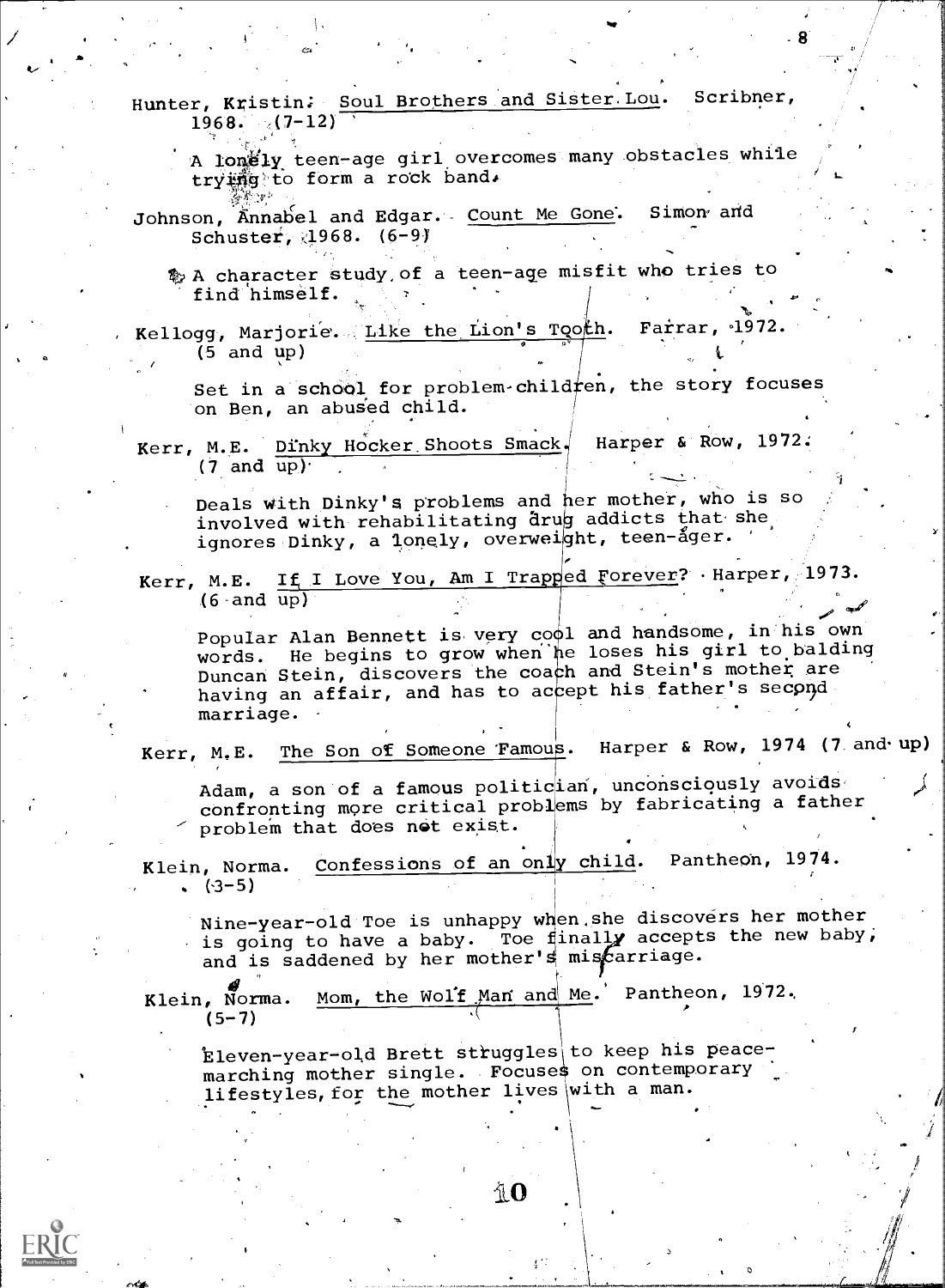Knobb, Theodora. The Deep Search. Lippincott, 1969. (9 up).

A mentally handicapped boy'finds acceptance and love from his once rejecting family.

Konigsburg, E.L. (George). Atheneum, 1970. (5-7)

.'Benjamin Carr has an imaginary twin who lives inside him. Only with the help of psychoanalysis is Benjamin able to bury George.

Lee, Mildred. Fog. Seabury, 1972. (7 and up)

Fog covers a critical year in the life of Luke and his friends. He falls in love, only to lose his girl, a fire seriously injures his best friends, and luke suffers  $\qquad \qquad \, .$ guilt. feelings when his father dies.

Lee, Mildred. The Rock and the Willow. Lothrop, 1963. (9 up)

A young girl endures'the loss "of a parent' during the Depression days in the deep South.

Lee, Mildred. The Skating Rink. Seabury, 1969. (6-8)

Tuck, a lonely, shy boy, was teased at school, for he was either. tongue-tied or he stammered. His life is changed when Peter Degley teaches him how to skate.

Levit, Rose, Ellen: a Short Life Long Remembered. Chronicle,  $1974.$  (9 and up)

Ellen, at 15, discovers she has cancer and finds the inner strength to live each day fully as she can.

Little, Jean. Mine For Keeps. Little, 1962. (4-6)

Sal, a cerebral palsy victim, must adjust to her family after being in a special school.

Little, Jean. `One to Grow On. Little, 1969. (4-6)

s.

Janie was so in the habit of telling lies that she almost believed them. Only when she discovered her friend Lisa was telling lies was Janie able to control her habit.

MacHargue, Georgess. Stoneflight. Viking, 1975. (5-7).

Janie's summer is not working right: her parents are fighting constantly and New York is hot and muggy. When she meets Griff, the stone griffen who perches at the top of Janie's apartment building, she finds security. Finally, Janie realizes she must retreat from the uncaring stone and face the internal turmoil at home.

r e c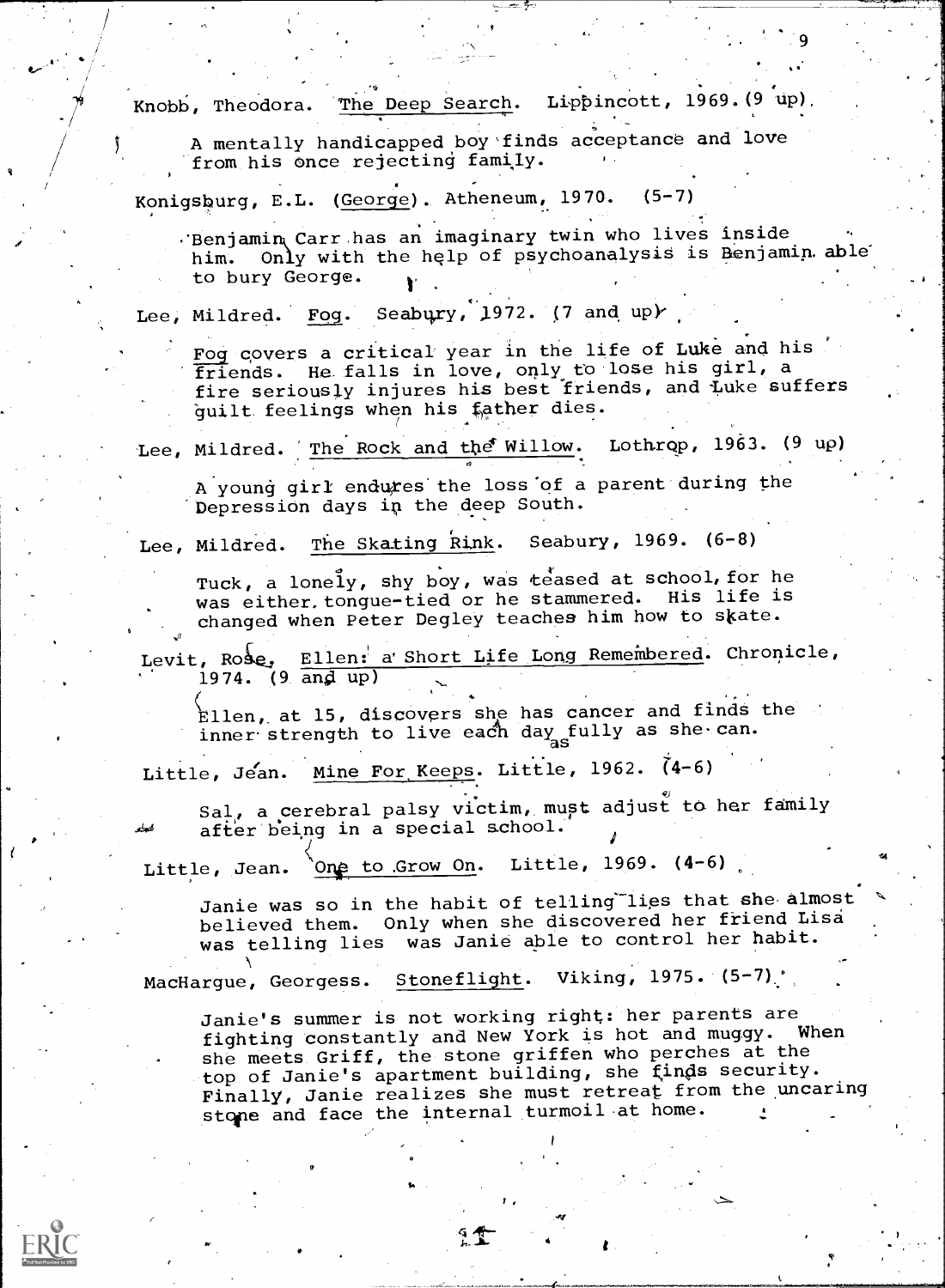Mathis, Sharon., Listen For the Fig Tree Viking, 1974. (6 and up) in spite of her blindness and an alcoholic mother,  $\left| \right|$ finds help from a kind neighbor to face the future. Mathis, Sharon'. Sidewalk Story. Viking, 1971. (3-5) Easy-to-read story of a little Black girl tg whom friendship means caring and helping a friend in trouble. Mathis, Sharon Bell. Teacup Full of Roses. (Viking Press,<br>1972. (7 and.up)  $(7 \text{ and } up)$ A young boy faces the problems of his older brother's , drug addiction, and helplessly watches it destroy the <code>family. $\;$ - </code> Meriwether, Louise. Dad&y Was a Number Runner. Prentice-Hall, when 1970.' (9 up) . Twelve-year-old Francie, watches poverty destroy her family during the Depression in Harlem. Mitchison, Naomi. Friends and Enemies. Day, 1968. (5-7) Petrus must leave South Africa due to threatening political conditions and make a new life in poverty in Bottwania. 9- Neufeld, John. Edgar Allan. New American Library, 1969, paperback.  $(5-8)$ . A White minister and his wife\_adopt a Black child, and. later they are pressured to give the child up. This rater they are pressured by  $\frac{1}{2}$  . The father and lines oldest son. Neufeld, John. For All the Wrong Reasons. New American Library, 1973. (9 up) . A boy-husband cracks up under the responsibility of his unwanted teen-age marriage. For those who loved Ann Head's Mister and Mrs. BoJo Jones, Putnam, 1967. Mature Neufeld, John. Lisa, Bright and Dark. Phillips, 1969. (7, and up) When, Lisa begins losing touch with reality, her friends try to help her. For those who enjoyed I Never Promised a Rose Garden. Neville, Emily. Berries Goodman. Harper, 1985. (5 and up) The friendship of Berries and his Jewish  $\oint$ riend Sidney survives the vicious pressures of the prejudiced adult world.

 $\frac{10}{10}$ 

.

10

12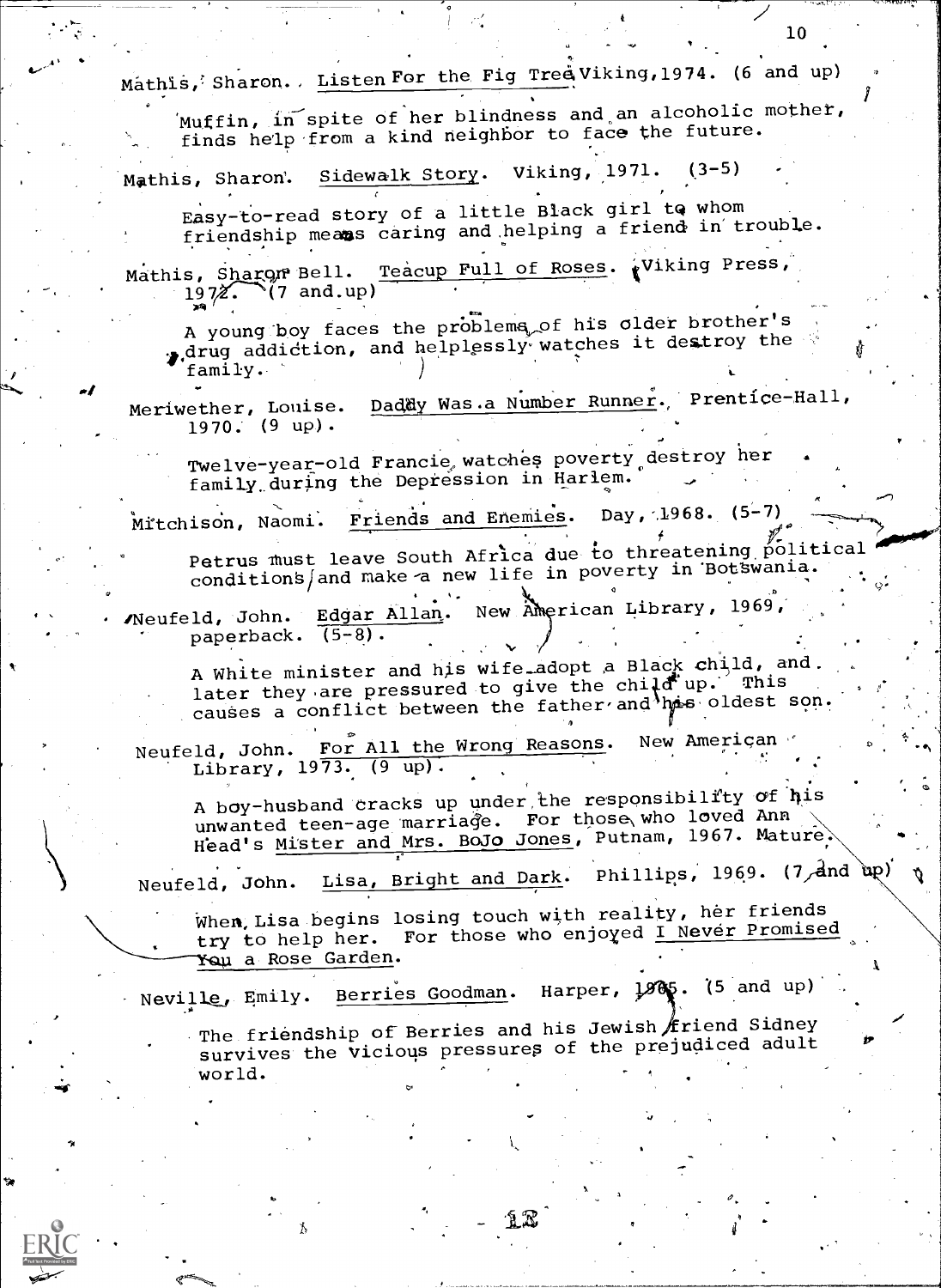Norris, Gunilla., Lillian. Atheneum, 1968. (4-6)

Lilian, traumatically affected by the divorce of her parents, fears her mother will leave.

Orgel, Doris. The Mulberry Music. Harper, 1971 (4-6)

A young girl's parents try to protect her from, the death of her beloved grandmother.

Peck, Richard. Don't Look and It Won't Hurt. Holt, 1972.  $(6$  and up) en andere de la provincia de la provincia de la provincia de la provincia de la provincia de la provincia del<br>En 1910, en 1910, en 1910, en 1910, en 1910, en 1910, en 1910, en 1910, en 1910, en 1910, en 1910, en 1910, en

Carol Patterson, a young teen-ager, finds happiness in love, but when her older sister becomes pregnant and is sent to an unwed mother's home in Chicago, family problems intervene. Carol goes to Chicago to see her sister and is surprised how Ellen has changed while working as a mother's helper for a doctor and his wife. Carol helps Ellen decide to give, up her baby.

Peck, Richard. Dreamland Lake. Holt, 1973. (4-7)

After two friends discover a dead body in a park, their .

Peck, Robert Newton. A Day No Pigs Would-Die. Knopf, 1972. (7 up)

A very simple and touching story of growing up on a Vermont farm in the Shaker way. Thewhole story of the cycle of life and death.  $\frac{1}{2}$  is the state of  $\frac{1}{2}$ .

Platt, Kin. 1968. The Boy Who Could Make Himself Disappear. Chilton,  $\overline{\phantom{a}}$  $(4-8)$ 

A rejected thirteen-year-old boy's speech impediment and his lack of love cause serious problems.

Rich, Louise. Star Island Boy. Watts, 1968. (4-6)

Larry Scott, a ward of the state, finally finds a home with his latest set of foster parents.

kinkoff, Barbara. 'Member of the Gang. Crown, 1968. (5-7)

Woodie wanted to be in Leroy's gang, so Woodie skips school and becomes front man in a robbery. Finally, Woodie's father convinces him that there is no future in being tough.

Rinkoff, Barbara. The Watchers. Knopf, 1972 (5-7)

Chris Blake tells the story of his troubles: parents who fight all the time, censure at school, and no friends except his new kid, Sanford, a real doser.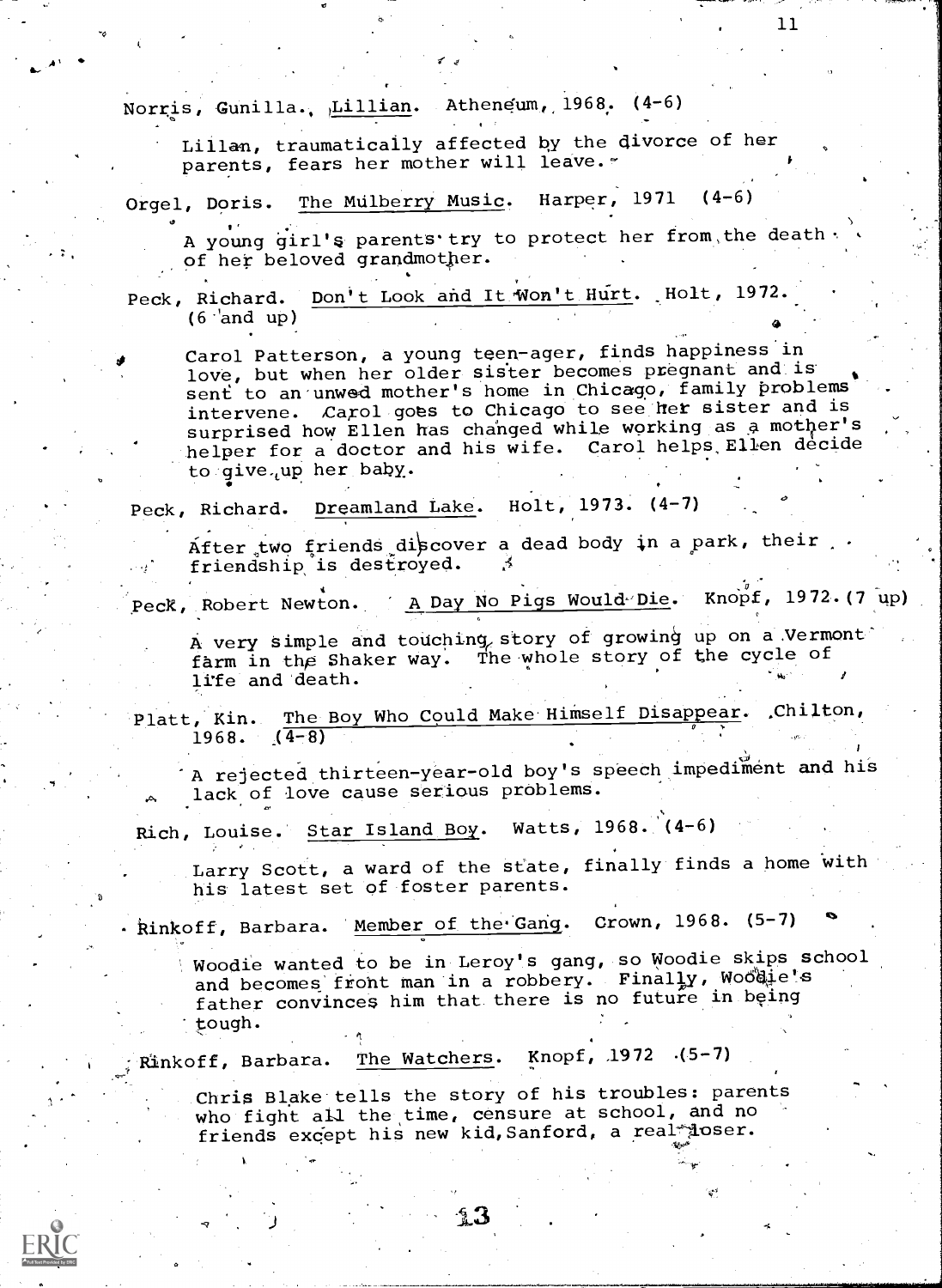Robinson, Veronica. David in Silence. Lippincott, 1966.  $(5-7)$ 

A realistic, revealing story about a deaf boy who -encounters varying reactions when he first shares the usual activities of children who can hear.

Ruhen, Olaf. Corcoran's the Name. Farrar, Straus, & Giroux,  $1967.$  (5 and up)

Corcoran leaves his older brother and seeks adventure as a cattle drover in Australia. He falls in love with, Deborah, only to lose her to a dying woman's husband. The adventures are very exciting and give one a tour. of Australia.

Samuels, Gertrude. Run, Shelley, Run! Crowell, 1974. (6 and up)

.A victim of juvenile injustice and family neglect gets help from'a sympathetic judge, and the intercession of a kind neighbor.

Savage, Natalie. The Empty Schoolhouse. Harper, 1965. (3-5)

A 10-year-old Black girl in a small Southern town endures ... loneliness and 'abuse as the first to integrate her school.

Sherburne Roa. Too Bad-About the Haines. Girl. Morrow, 1967- $\cdot$ , (8- ) for  $\ell$  for  $\ell$ 

Melinda Haines is a nice girl from a loving family. Here  $\hat{f}$ : hoyfriend Jeff plans.to continue his education after college. Finally, when she becomes pregnant, she has to tell her parents and Jeff's mother that they must have a wedding immediately.

Stirling, Nora. You Would If You Loved Me. M. Evans, 1969.  $\Omega$  and  $\Omega$ (6 and up)

The teen problems of sex, responsibility, devotion to () + a worthy cause, indecision, "following the crowd" are all demonstrated in this book..

Stolz, Mary. The Bully of Barkham Street. Harper, 1963.  $(4-6)$ 

.Eleven-year-old Martin goes through a typical phase of growing up--feeling misunderstood.

Stolz, Mary. The Noonday Friends. Harper, 1965. (4-6)

Franny's unskilled father is out of work, and the family teamwork demanded leaves her only lunch periods free from chores. Franny loses her noonday friend over a quarrel.

 $14$ 



,

 $\boldsymbol{a}$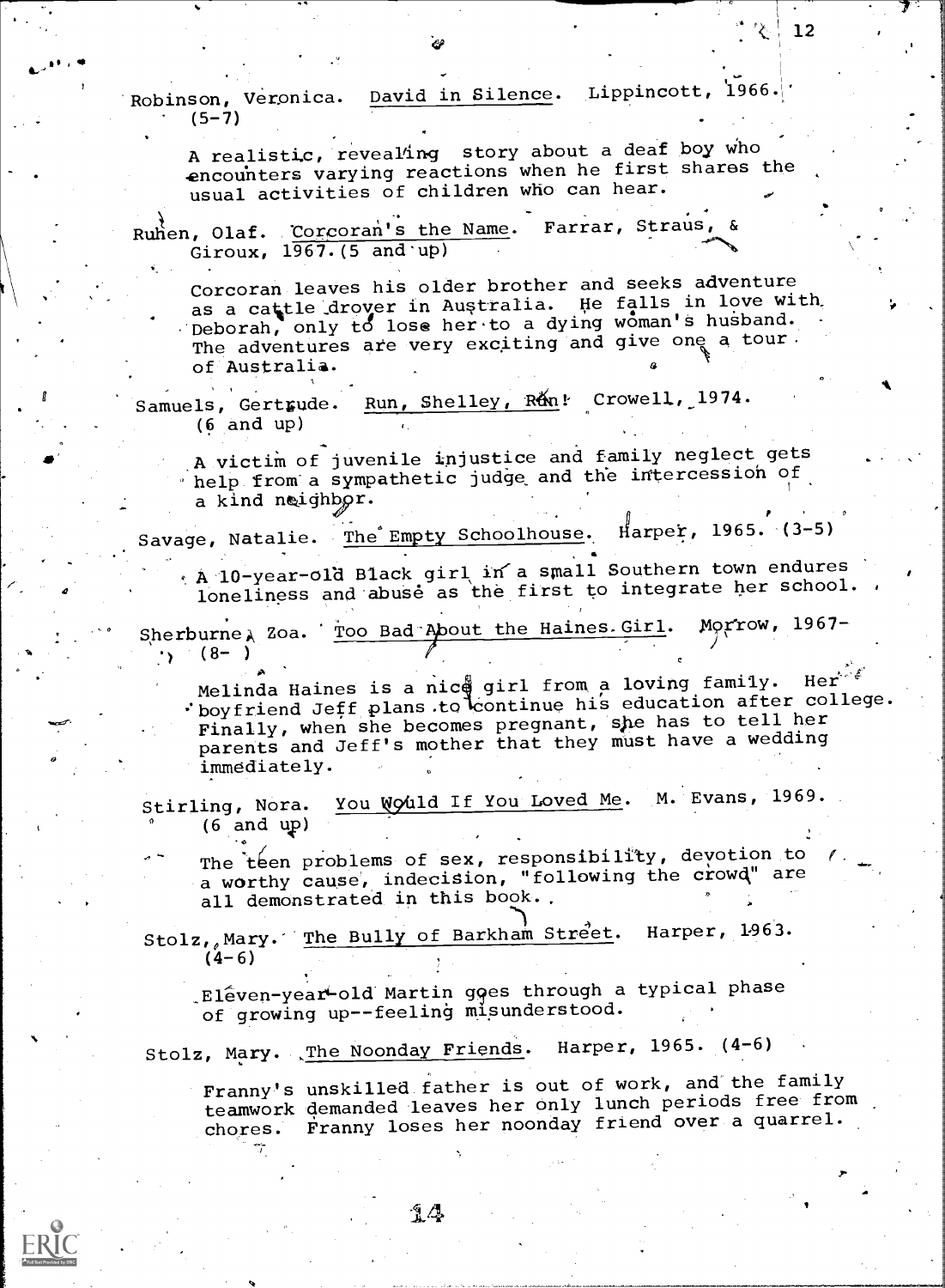Swarthout, Glendon. Bless the Beasts and the Children. Doubleday, 1970. (6 and up)

 $\mathbf{I}$ 

 $\circ$   $\circ$   $\circ$ 

Six runaway boys prove they are not failures or misfits. Taves, Isabella. Not Bad For A Girl. Evans/Lippincott, 1972.  $(4-6)$ 

Based on an actual event, this is the story of a twelveyear-old baseball player who must give up playing centerfield due to caustic publicity and anger of people in a small town.

Terris, Susan. The Drowning Boy. Doubleday, 1972. (5-7).

A twelve-year-old boy finds the demands of his father and sister unbearable and meets further frustrations. by not being able to cure an autistic child he has befriended.

Thiele, Colin. Blue Fin. Harper, -1974. (7 and up)

1.

.

A shy $\int$  awkward boy struggles to earn his father's respect until he is involved in a tragic sea disaster.

Van Leeuwen, Jean. <u>I Was a 98-pound Duckling</u>. Dial Press,  $19'72.$  (5. and up)

, Kathy is tall and thin, with problem hair and skin, according to beauty magazines. She develops selfconfidence when she has a date with a boy at a summer resort.

Viereck, Philip. The Summer I Was Lost. Day, 1965. (6-9)

Getting lost in the woods is a real learning experience for-Paul.

 $\mathcal{G}$  ward, Mary Jane. <u>The Other Caroline</u>. Crown, 1970. ( $\blacklozenge$  and up)

A schizophrenic woman struggles to be herself in spite of her false belief that she has had a brain transplant.

Weesner, Theodore. The Car Thief. Random House, 1972. (9 and up)

Alex Housman, a sixteen-year-old boy who has stolen his fourteenth car, desires'to be part of a family, a group, or even a couple.

White, Robb. Deathwatch. Doubleday, 1972. (4-9)

After an argument, Ben, a guide for a bighorn sheep hunter in Death Valley, is stripped of his clothing and left. without food and water to find his way back to civilization.

-13